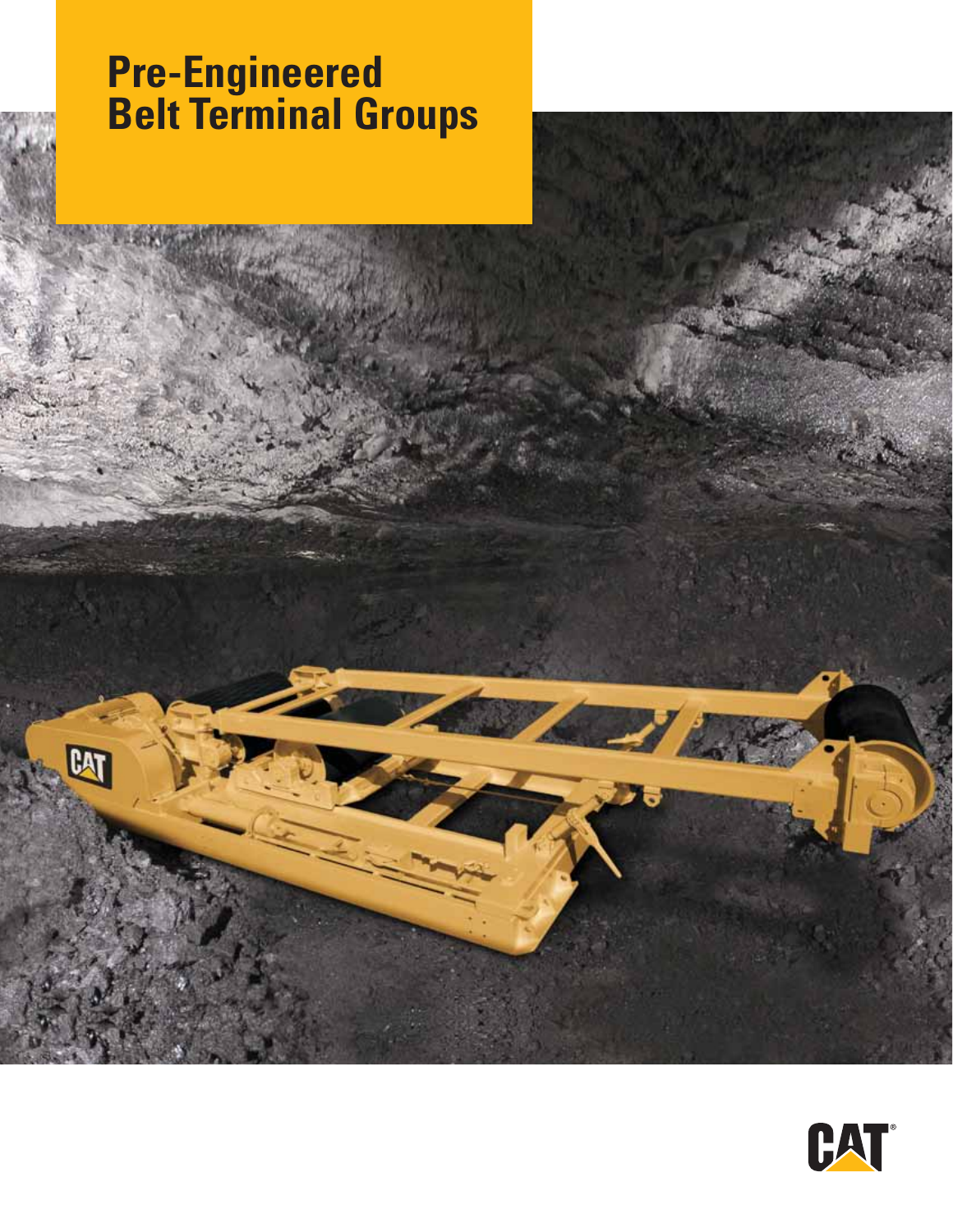## **Pre-Engineered Solutions**

Pre-engineered systems are designed to be mobile, modular and flexible. Easily transported for use in different areas of the mine, our pre-engineered belt terminal groups reduce lead times and can be used in multiple bulkmaterial handling applications.

#### **Drives**

Cat® drives are designed for ease of setup, installation and transportation in and around the mine.

#### **Combo Drive (150 HP)**

- **•** Discharge, take-up, snub and drive pulley
- **•** Drive and take-up is all on one base (with heavy duty welded take-up cylinder)
- **•** Attached boom with ratchet jacks
- **•** 5 ft (1.5 m) take-up carriage travel
- **•** 10 hp (7.5 kW) hydraulic power pack
- **•** Perfect for short panel runs up to an average of 1,500 ft (450 m)

#### **Alignment-free Drive**

- **•** Drive pulleys with MSHA diamond lagging
- **•** Power modules mounted in transport sleds
- **•** Ridged flange low-speed couplings with guarding
- **•** Heavy-duty primary belt cleaner assembly
- **•** Complete lantern assemblies

## **Hydraulic Take-Up & Storage Units**

Take-ups and storage units apply continuous and accurate pressure on the shaft and bearing supporting slack removal and responsive belt tension.

- **•** Heavy-duty two-piece frame
- **•** Drum pulleys with MSHA lagging
- **•** 20 or 30 ft of moving carriage travel
- **•** Solid diameter sheaves with brass bushings, pins and grease fittings
- **•** Non-rotating wire rope and hardware
- **•** Hold-up roller assembly
- **•** Heavy-duty welded hydraulic cylinder

#### **Remote Discharges**

Designed for in-line 30-, 60- or 90- degree transfer points, the remote discharge efficiently transfers material to the conveyor belt.

- **•** Heavy-duty welded base frame
- **•** Discharge pulley with MSHA lagging
- **•** Designed with either fixed or adjustable boom



*Pre-engineered combo drive*







*Pre-engineered remote discharge*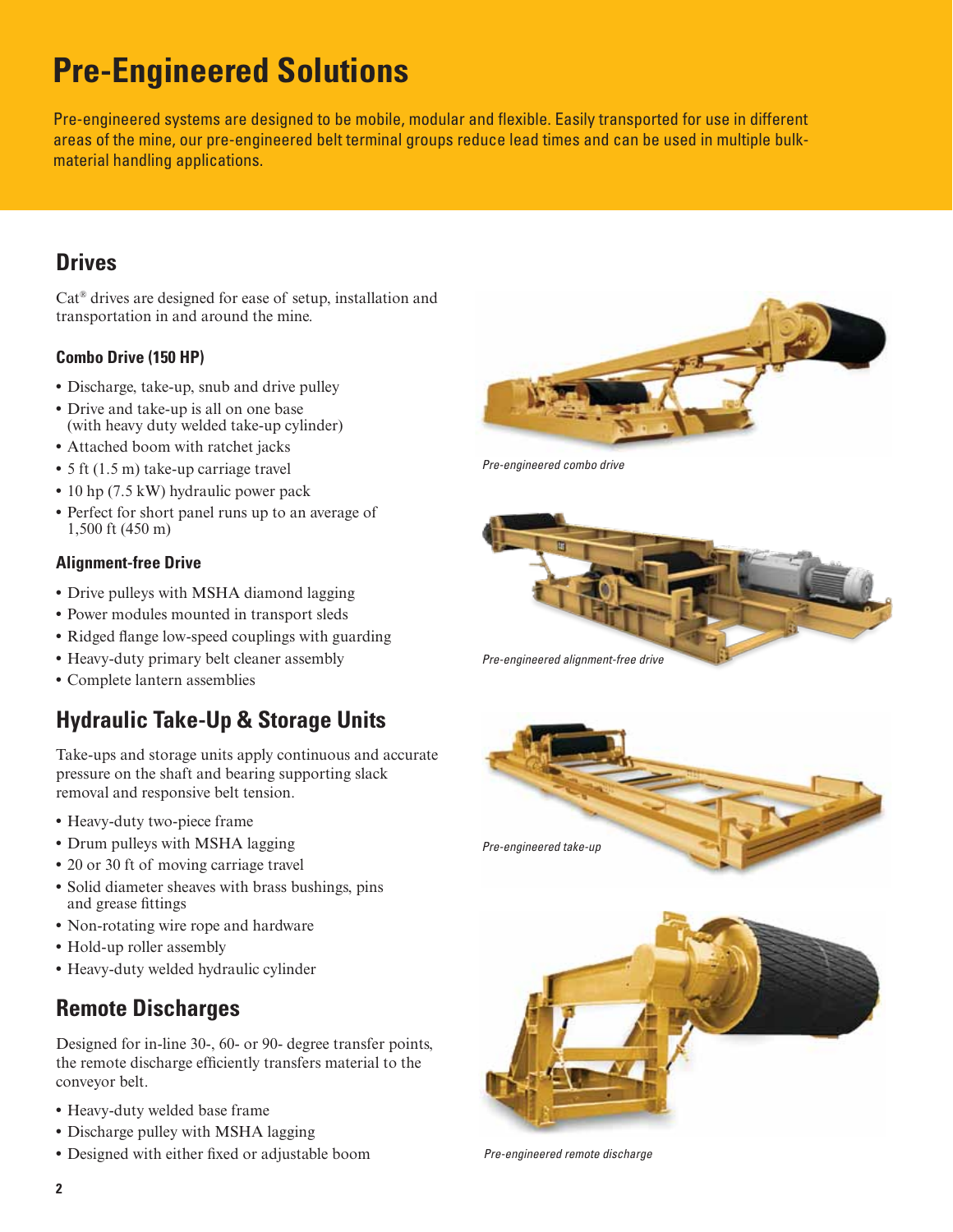### **Tail Sections**

Cat tail sections are designed to receive discharges from a variety of haulage equipment.

- **•** Lubrication manifold both sides
- **•** Removable panel guarding
- **•** Return v-plow or side plow
- **•** Spiral tail pulley
- **•** Moon slider in impact area
- **•** Heavy-duty sloped- or flat-frame standard design *Pre-engineered tail section*



#### **Advantages of Pre-engineered Belt Terminal Groups**

- **• Mobile** easy to move in and around mines
- **• Modular** made with standard materials and components for easy assembly and repair
- **Flexible** can be used in multiple applications (within design constraints of the BTG)
- **• Fast** reduce lead times
- **• Pre-designed** meeting customer needs

| <b>Model</b>                                              | <b>Belt</b><br><b>Width</b> | <b>Style</b>             | <b>Power</b>      | <b>Power</b><br>Pack     | <b>Belt</b><br><b>Tension</b> | Length          | Lift               | <b>Capacity</b> | <b>Carriage</b><br><b>Travel</b> | <b>Pulley</b><br>Dia&Face | <b>Bearings</b><br>P-Block | <b>Speed</b>      | Length              | <b>Width</b>                        | <b>Height</b>                           |
|-----------------------------------------------------------|-----------------------------|--------------------------|-------------------|--------------------------|-------------------------------|-----------------|--------------------|-----------------|----------------------------------|---------------------------|----------------------------|-------------------|---------------------|-------------------------------------|-----------------------------------------|
| 48AFD300-LH<br>48AFD300-RH<br>$(2 \times 150$ hp)         | 48"                         |                          | Up to<br>300 hp   |                          |                               | Up to<br>5,500' | Lift<br>$0' - 60'$ | 1,800 thp       |                                  |                           |                            |                   | 550 fpm 28' 5 1/4"  | 11'0''                              | <b>Min. 52</b><br>5/8" Max.<br>78 1/2"  |
| 48AFD400-LH<br>48AFD400-RH<br>$(2 \times 200$ hp)         | 48"                         |                          | Up to<br>400 hp   |                          |                               | Up to<br>5,500' | Lift<br>$0' - 60'$ | 2,200 thp       |                                  |                           |                            |                   | 650 fpm 28' 5 1/4"  | 11'0''                              | Min. 59<br>5/8" Max.<br>84 1/16"        |
| 48AFD500-LH<br>48AFD500-RH<br>$(2 \times 250$ hp)         | 48"                         | $\qquad \qquad -$        | Up to<br>500 hp   |                          |                               | Up to<br>5,500' | Lift<br>$0' - 60'$ | 2,200 thp       |                                  |                           |                            |                   | 650 fpm 28' 5 1/4"  | 11'0''                              | <b>Min. 59</b><br>5/8" Max.<br>84 1/16" |
| 48CB150                                                   | 42"/48"                     | $\overline{\phantom{m}}$ | 150 hp            | $\overline{\phantom{m}}$ | $\overline{\phantom{m}}$      | 1,500           | $0' - 40'$         | 1,200 thp       | $\overline{\phantom{m}}$         |                           |                            |                   | 580 fpm 23' 7 7/10" | $\overline{\phantom{m}}$            |                                         |
| 48TU300-20-R<br>48TU300-20-L<br>$(2 \times 150 hp)$       | 48"                         |                          | Up to<br>300 hp   | 25 <sub>hp</sub>         | Up to<br>6,500 lbs            |                 |                    |                 | 20'                              |                           | 24'x52' 4 15/16"           |                   | 27'0''              | $8'$ $0''$                          |                                         |
| 48TU300-30-R-57<br>48TU300-30-L-57<br>$(2 \times 150 hp)$ | 48"                         |                          | Up to<br>300 hp   | 25 <sub>hp</sub>         | Up to<br>6,500 lbs            |                 |                    |                 | 30'                              |                           | 24'x57' 4 15/16"           |                   | $37'$ $3/4''$       | $8'$ 2 1/4"                         |                                         |
| 48TU500-30-R<br>48TU500-30-L<br>$(2 \times 250$ hp)       | 48"                         |                          | Up to<br>500 hp   | 40 hp                    | Up to<br>6,500 lbs            |                 |                    |                 | 30'                              | 24'x57'                   | 5 15/16"                   |                   | $37'$ $3/4''$       | 8'5''                               |                                         |
| 48RD300<br>$(2 \times 150)$ hp)                           | 48"                         |                          | Up to<br>300 hp   |                          |                               |                 |                    |                 |                                  |                           | 24'x52' 4 15/16"           |                   | 13'3''              | <b>Min. 52</b><br>5/8''<br>Max. 78' |                                         |
| <b>48RD500</b><br>$(2 \times 250$ hp)                     | 48"                         |                          | Up to<br>$500$ hp |                          |                               |                 |                    |                 |                                  | 30'x57'                   | 5 15/16"                   |                   | 13'3''              | <b>Min. 59</b><br>5/8''<br>Max. 84' |                                         |
| 48TL300<br>$(2 \times 150$ hp)                            | 48"                         | Flat                     | Up to<br>300 hp   | $\overline{\phantom{m}}$ |                               |                 |                    |                 | $\overline{\phantom{m}}$         | 16'x52'                   | 4 15/16"                   | $\qquad \qquad -$ | 14' 9 3/4"          | 24'                                 |                                         |
| 48TL300-S<br>$(2 \times 150$ hp)                          | 48"                         | Sloped                   | Up to<br>300 hp   |                          |                               |                 |                    |                 |                                  | 24'x57'                   | 4 15/16"                   |                   | $12'$ 4"            | Min. 24'<br>Max. 30'                |                                         |
| 48TL500-F<br>$(2 \times 250 hp)$                          | 48"                         | Flat                     | Up to<br>500 hp   | $\overline{\phantom{0}}$ |                               |                 |                    |                 |                                  | 20'x57'                   | 515/16"                    | $\qquad \qquad -$ | 14' 7 3/4"          | 31'                                 |                                         |
| 48TL500-S<br>$(2 \times 250$ hp)                          | 48"                         | Sloped                   | Up to<br>500 hp   |                          |                               |                 |                    |                 |                                  | 20'x57'                   | 515/16"                    |                   | $12'$ 4"            | Min. 24'<br>Max. 30'                |                                         |